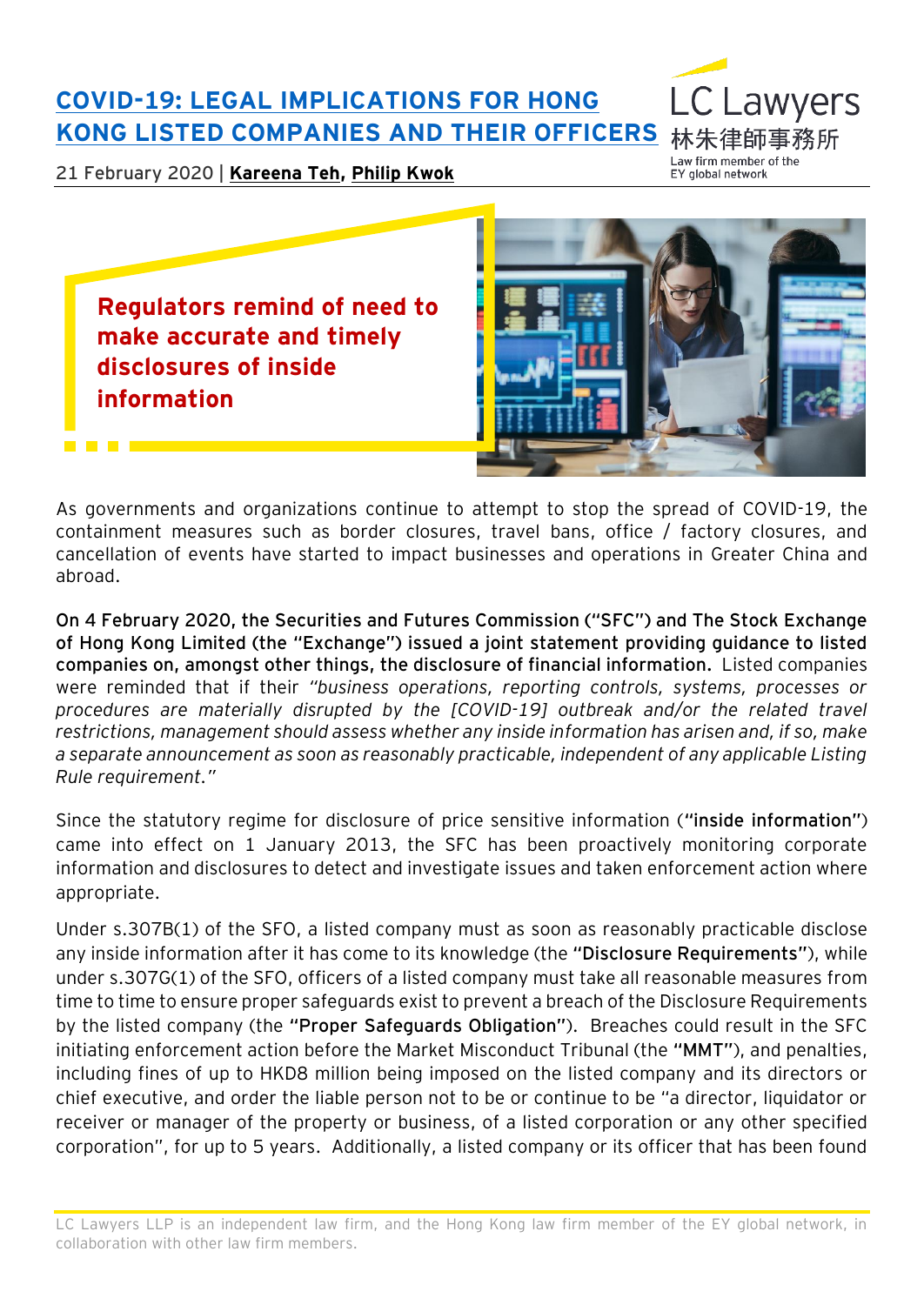in breach of the Disclosure Requirements may be liable to pay compensation to persons who have suffered financial loss as a result of such breach under s. 307Z of the SFO.

Over the last 7 years, a number of enforcement actions have been initiated against listed companies and officers, with fines of up to HKD1.6 million being imposed on listed companies and their officers, and directors being disqualified.

We set out below a summary of some relevant enforcement actions to highlight the types of inside information not disclosed, the delay in disclosure and the sanctions imposed.

| <b>Company Name</b>                  | Commencement<br>of proceedings<br>date (Decision<br>date) | Summary of disclosure<br>failure                                                                                                                                                                                                                                                                                                                                                                                                | Summary of penalties imposed <sup>1</sup>                                                                                                                                                                                                                                                                                                                                                                                                                                                                                                                                                                                                                                                                                                                         |
|--------------------------------------|-----------------------------------------------------------|---------------------------------------------------------------------------------------------------------------------------------------------------------------------------------------------------------------------------------------------------------------------------------------------------------------------------------------------------------------------------------------------------------------------------------|-------------------------------------------------------------------------------------------------------------------------------------------------------------------------------------------------------------------------------------------------------------------------------------------------------------------------------------------------------------------------------------------------------------------------------------------------------------------------------------------------------------------------------------------------------------------------------------------------------------------------------------------------------------------------------------------------------------------------------------------------------------------|
| In the matter of<br><b>COMPANY A</b> | <b>July 2015</b><br>(November<br>2016)                    | COMPANY A, its Chairman<br>and CEO failed to make<br>timely disclosure of the<br>insolvency related<br>proceedings.<br>The delay was approximately<br>1 week.                                                                                                                                                                                                                                                                   | Fines<br>COMPANY A was fined HKD600,000<br>COMPANY A's Chairman was fined<br>HKD800,000<br>COMPANY A's Chief Executive<br>Officer was fined HKD600,000<br>Other orders<br>$\triangleright$ The 2 officers were ordered to<br>complete a training programme<br>approved by the SFC                                                                                                                                                                                                                                                                                                                                                                                                                                                                                 |
| In the matter of<br><b>COMPANY B</b> | March 2016<br>(April 2017)                                | <b>COMPANY B, its Financial</b><br>Controller and 8 of its<br>Directors failed to make<br>timely disclosure of the<br>resignation of its auditors<br>and various transactions<br>(including a disposal of a<br>wholly-owned subsidiary for<br>HKD15.5 million and<br>substantial prepayments of<br>USD4-10 million without<br>security by COMPANY B's<br>subsidiaries to suppliers).<br>The delay was approximately<br>3 weeks. | Fines<br>COMPANY B, its Financial Controller<br>and 8 of its Directors were fined<br>between HKD900,000 to HKD1.5<br>million each<br>Disqualification<br>The Financial Controller and 8<br>Directors of COMPANY B were<br>disqualified from being a director or<br>involved in the management of a<br>listed corporation or any other<br>specified corporation for periods<br>between 12 - 20 months<br>Disciplinary actions<br>The MMT recommended the HKICPA<br>to take disciplinary action against<br>the Financial Controller<br>Other orders<br>COMPANY B was ordered to appoint<br>an independent professional adviser<br>to review its procedures for<br>compliance with the corporate<br>disclosure regime. COMPANY B's<br>Financial Controller and its 8 |

<sup>1</sup> The contravening company and officers will usually be ordered to jointly and severally pay the costs of SFC's investigations and legal fees as well as the costs of the MMT proceedings.

-

LC Lawyers LLP is an independent law firm, and the Hong Kong law firm member of the EY global network, in collaboration with other law firm members.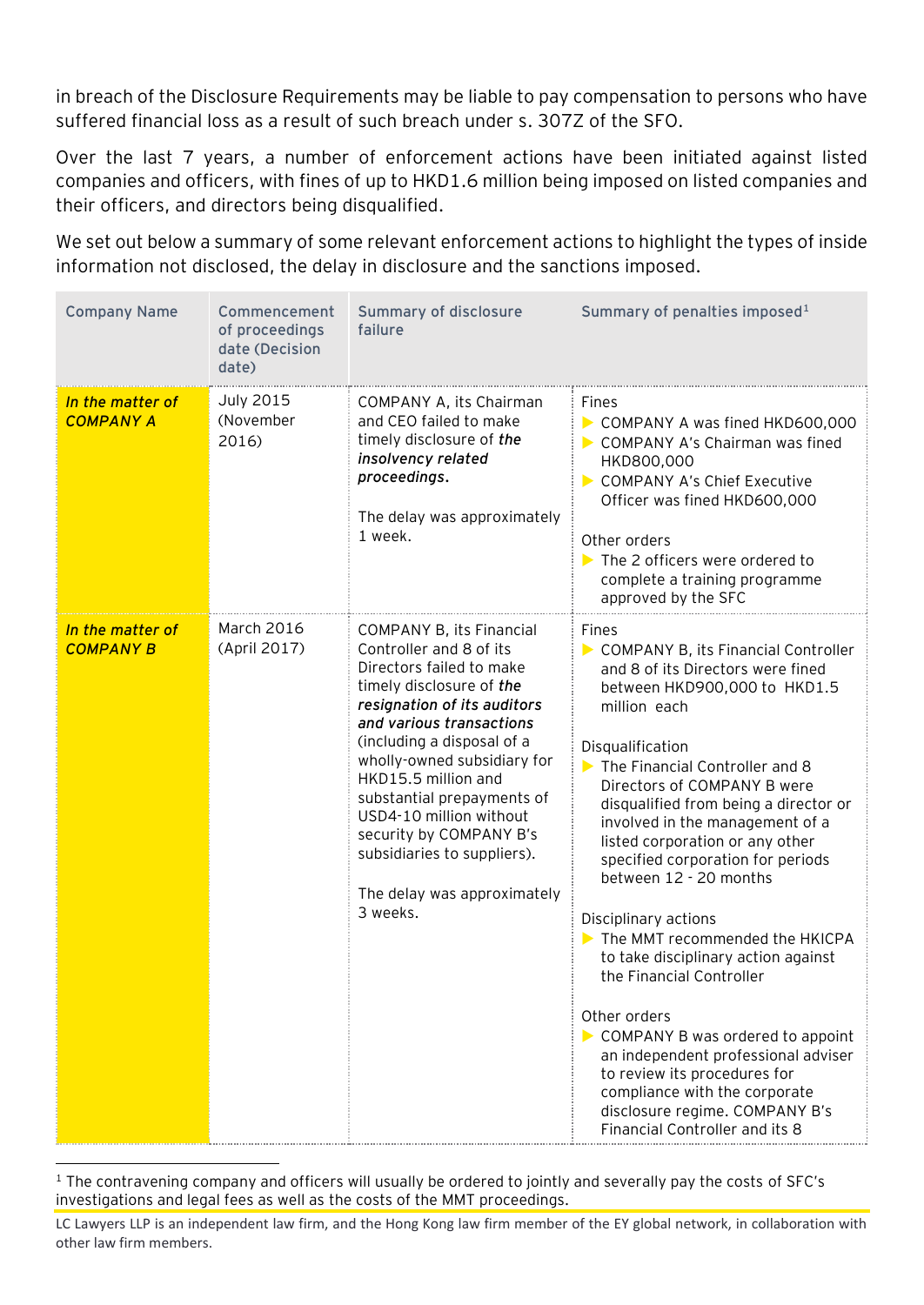|                                      |                               |                                                                                                                                                                                                                        | Directors were ordered to complete<br>a training programme approved by<br>the SFC.                                                                                                                                                                                                                                                                                                                                                                                                                                                                                                                                                                                                                                                                           |
|--------------------------------------|-------------------------------|------------------------------------------------------------------------------------------------------------------------------------------------------------------------------------------------------------------------|--------------------------------------------------------------------------------------------------------------------------------------------------------------------------------------------------------------------------------------------------------------------------------------------------------------------------------------------------------------------------------------------------------------------------------------------------------------------------------------------------------------------------------------------------------------------------------------------------------------------------------------------------------------------------------------------------------------------------------------------------------------|
| In the matter of<br><b>COMPANY C</b> | April 2016<br>(February 2017) | COMPANY C, its CEO and<br>Financial Controller failed to<br>make timely disclosure of<br>the material losses of<br><b>COMPANY C in the second</b><br>half of 2012.<br>The delay was approximately<br>13 weeks.         | Fines<br>COMPANY C and its CEO were fined<br>between HKD1 million each<br>Disqualification<br>The CEO and Financial Controller of<br>COMPANY C were disqualified from<br>being a director or involved in the<br>management of a listed corporation<br>or any other specified corporation<br>for 18 and 15 months respectively<br>Disciplinary actions<br>The MMT recommended the HKICPA<br>to take disciplinary action against<br>the Financial Controller<br>Other orders<br>COMPANY C was ordered to appoint<br>an independent professional adviser<br>to review its procedures for<br>compliance with the corporate<br>disclosure regime. Both the CEO and<br>Financial Controller were ordered to<br>complete a training programme<br>approved by the SF |
| In the matter of<br><b>COMPANY D</b> | October 2019                  | COMPANY D and its 6<br>directors allegedly failed to<br>disclose COMPANY D's<br>significant gains in<br>securities trading as soon as<br>reasonably practicable.<br>The alleged delay was<br>approximately 4.5 months. | Case is still in progress                                                                                                                                                                                                                                                                                                                                                                                                                                                                                                                                                                                                                                                                                                                                    |

Bearing in mind COVID-19 and the possible economic consequences arising, we highlight below some key points to note from the enforcement actions:

 **Deterioration in financial performance:** significant deterioration in financial performance (even if such information is based only on internal accounts) would likely need to be disclosed. *In the matter of COMPANY C*, COMPANY C stated its expectations of *"significant growth"* and *"increasing profitability"* for the second half of 2012 in its unaudited interim result for the first half of 2012 released in August 2012. In fact, COMPANY C's financial performance further deteriorated and sustained material losses in the second half of 2012 ("**Deterioration**"). COMPANY C did not issue any profit warning between the interim result and the announcement of its audited annual results for 2012 on 25 March 2013. The MMT held COMPANY C, Mr. A (COMPANY C's CEO and Executive Director) and Mr. B (COMPANY C's Financial Controller and Company Secretary liable for breaching the Disclosure Requirements. In doing so, it found that COMPANY C had knowledge of the Deterioration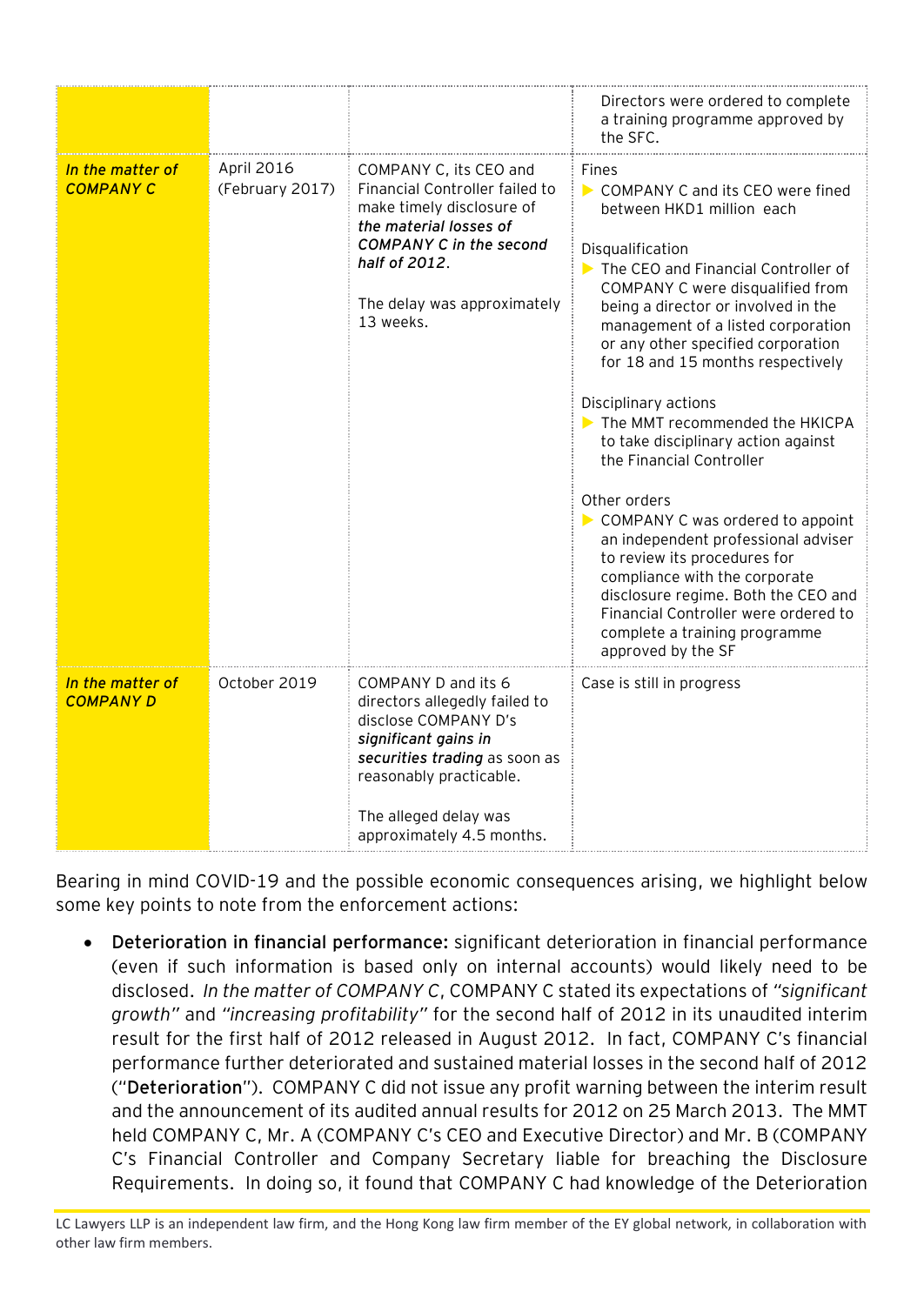around mid-December 2012 when the monthly management accounts up to November 2012 were sent to Mr. A, and Mr. B had failed to take any steps to ensure timely disclosure when he received the draft consolidated financial statement from the auditor in February 2013. The MMT also found that Mr. A and Mr. B failed to ensure proper safeguards existed to prevent COMPANY C from breaching the Disclosure Requirement, noting that there was no system in place to ensure the Financial Controller would receive the monthly management accounts. Given the severity of the breach, the MMT disqualified Mr. A and Mr. B for 18 months and 15 months respectively.

- **Litigation involving the listed company:** such litigation, including if in a foreign jurisdiction, would likely need to be disclosed. *In the matter of COMPANY A*, COMPANY A's subsidiary filed a petition to the Courts in Indonesia to suspend COMPANY A's obligation to pay its debts and a court summons was issued against COMPANY A. Both documents were received by COMPANY A on 2 January 2013, English translations of the documents were sent to Mr. C, the former Chairman, and Mr. D, the former CEO, on 4 January 2013 and legal advice in relation to the documents was obtained on 8 January 2013. Disclosure was not, however, made until 17 January 2013. In finding that COMPANY A, Mr. C and Mr. D breached the Disclosure Requirements, the MMT found that Mr. C and Mr. D had behaved responsibly and diligently by attending the hearing, arranging the legal advice and obtaining translations. However, they had failed to share the information with the public in a more timely fashion i.e. once proper legal advice leading to rational and comprehensive understanding of the legal position in the foreign jurisdiction was obtained.
- **Officers' exposure:** Officers (i.e. directors, managers or secretaries of, or any other persons involved in the management of the listed company) who breach the Proper Safeguards Obligation and/or whose intentional, reckless or negligent conduct results in a listed company's breach of the Disclosure Requirement are also liable for the breach of the Disclosure Requirement. NEDs (whether independent or otherwise) who are not involved in management should be particularly vigilant. *In the matter of COMPANY B,* COMPANY B's NED argued that by the time he was informed of the inside information (i.e. 3 weeks after the event), the breach had already occurred and could not be undone. The MMT rejected this argument, and found the NED liable for breaching the Proper Safeguards Obligation on his admission that he was aware that COMPANY B had no written guidelines and/or internal control policies in relation to the Disclosure Requirement and he had never made any complaint about the failure of COMPANY B to set up systems to prevent a breach. It also observed that a breach continues so long as the default continues, and an officer whose intentional, reckless or negligent conduct causes the continuing default will also be liable for the continuing breach. *In the matter of COMPANY D,* which is currently pending determination*,* COMPANY D's INEDs are facing allegations that they recklessly or negligently caused COMPANY D's alleged failure to disclose information pertaining to the significant gains from securities trading as soon as reasonably practicable on the basis that they failed to ensure timely disclosure of the information after it had, or ought reasonably to have, come to their knowledge (by way of, among other things, an email to the board containing COMPANY D's own internal financial report).

## **Key steps for directors and senior management to consider:**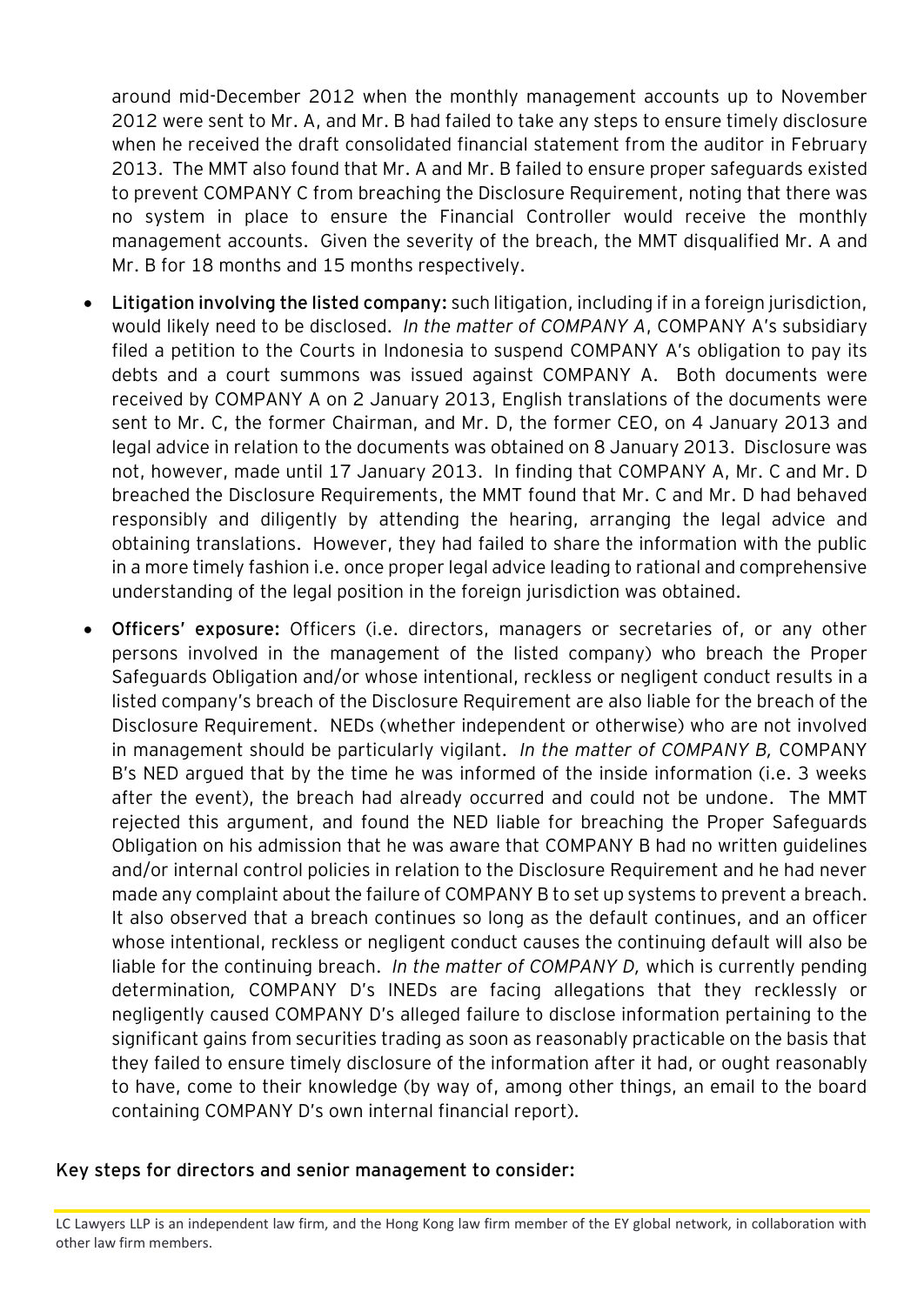Given that the Disclosure Requirements have been in place since 2013, listed companies are expected to have effective systems and procedures in place to meet these requirements, and in light of the joint statement from the SFC and the Exchange, we anticipate that both regulators will be keeping a close eye on listed companies' compliance with the Disclosure Requirements, and will not be slow to act if issues are detected.

We recommend directors and senior management:

- Remind themselves as to what constitutes "inside information" under the SFO (refer to SFC Guidelines on inside information (the **"SFC Disclosure Guidelines"**) - paragraphs 13 – 37);
- Check that appropriate systems and procedures are in place to ensure compliance with the Disclosure Requirement (refer to SFC Disclosure Guidelines - paragraph 60);
- Check that such systems and procedures have been properly implemented, in particular, an effective reporting system to ensure financial controllers receive financial information (e.g. monthly management accounts) in a timely manner, and all directors (including nonexecutive directors, independent or otherwise) are fully informed of the company's business and operation so as to ensure timely disclosure if the Disclosure Requirements have been triggered;
- Check that staff are properly trained on and understand the policies and procedures, and are responsive to them; and
- Seek independent professional legal advice if in doubt as to
	- o whether the Disclosure Requirements have been triggered;
	- o where there has been delay in identifying and/or making disclosure; and/or
	- o whether it is advisable to make disclosure even if the Disclosure Requirements may not have been triggered.

*The authors would like to thank Ken Lam, our trainee solicitor, for his contribution to this article.*